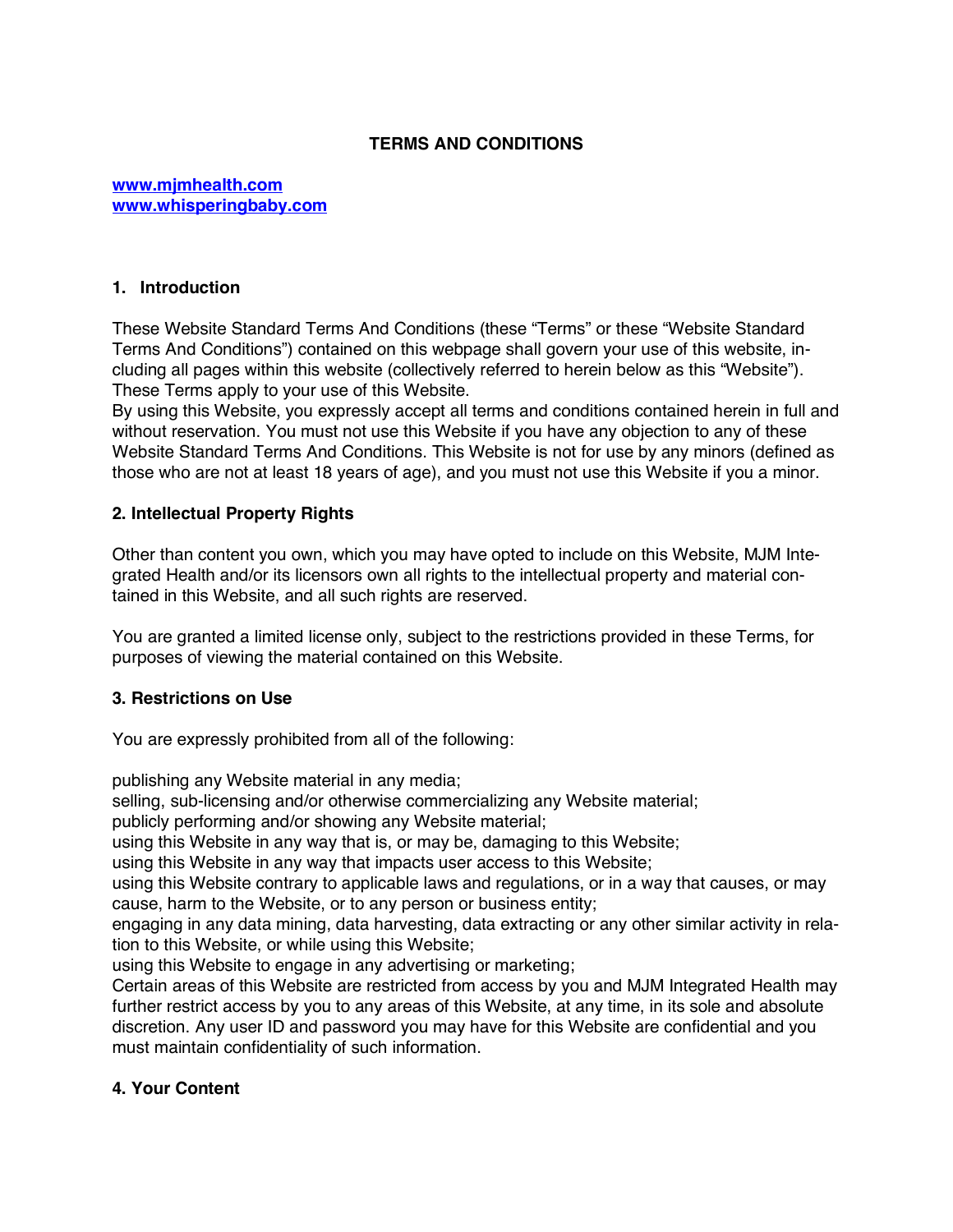In these Website Terms And Conditions, "Your Content" shall mean any audio, video, text, images or other material you choose to display on this Website with the permission of MJM Integrated Health. With respect to Your Content, by displaying it, you grant MJM Integrated Health a non-exclusive, worldwide, irrevocable, royalty-free, sub-licensable license to use, reproduce, adapt, publish, translate and distribute it in any and all media.

Your Content must be your own and must not be infringing on any third party's rights. MJM Integrated Health reserves the right to remove any of Your Content from this Website at any time, and for any reason, without notice.

## **5. No warranties**

This Website is provided "as is" and MJM Integrated Health makes no express or implied representations or warranties of any kind related to this Website or the materials contained on this Website. Additionally, nothing contained on this Website shall be construed as providing health services, psychoanalytic counseling, or personal advice to you.

## **6. Limitation of liability**

In no event shall MJM Integrated Health, nor any of its officers, directors and employees, be liable to you for anything arising out of or in any way connected with your use of this Website, whether such liability is under contract, tort or otherwise, and MJM Integrated Health, including its officers, directors and employees shall not be liable for any indirect, consequential or special liability arising out of or in any way related to your use of this Website.

### **7. Indemnification**

You hereby indemnify to the fullest extent MJM Integrated Health from and against any and all liabilities, costs, demands, causes of action, damages and expenses (including reasonable attorney's fees) arising out of or in any way related to your breach of any of the provisions of these Terms.

# **8. Severability**

If any provision of these Terms is found to be unenforceable or invalid under any applicable law, such unenforceability or invalidity shall not render these Terms unenforceable or invalid as a whole, and such provisions shall be deleted without affecting the remaining provisions herein.

### **9. Variation of Terms**

MJM Integrated Health is permitted to revise these Terms at any time and by using this Website you are required to review such Terms on a regular basis to ensure you understand all terms and conditions governing use of this Website.

### **10. Assignment**

MJM Integrated Health shall be permitted to assign, transfer, and subcontract its rights and/or obligations under these Terms without any notification or consent required. However, you shall